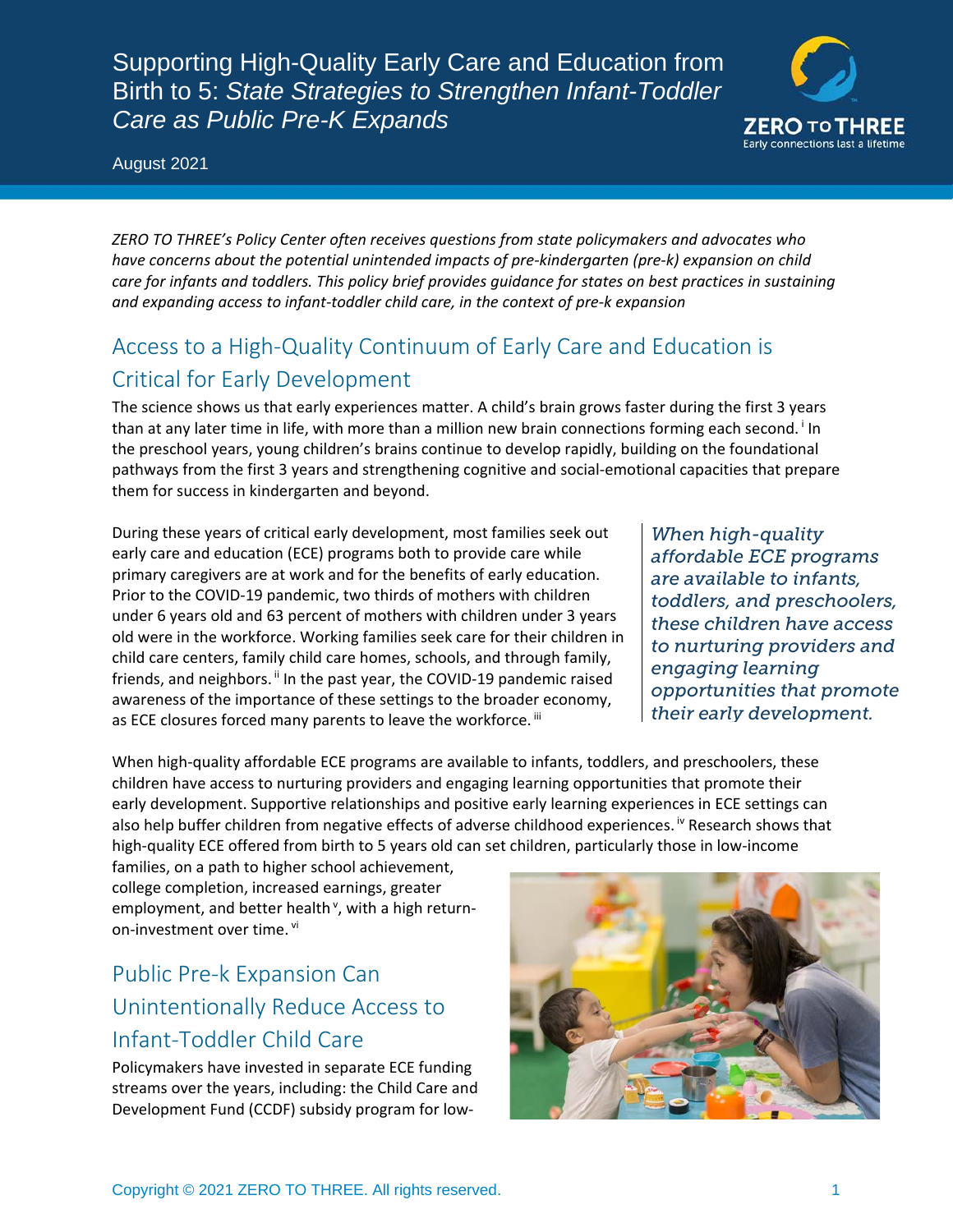income families; growing state pre-k programs for 3- and 4-year-olds, which are often located in public schools; and grants to community providers for early developmental services through Head Start and Early Head Start. Competitive federal Preschool Development Grants, initially focused on preschool but reframed in 2018 to focus on the full birth-5 ECE system, have supported early childhood system-building efforts. Despite different policy approaches and funding sources, the reality is that ECE programs across the birth-5 continuum are often closely linked at the community level. Many programs in centers and homes serve infants, toddlers, and preschoolers and rely on multiple funding sources. Programs also braid together funding to support full-day programming for working families.

Unfortunately, this patchwork system of funding ECE programs comes with unintended consequences. ECE programs have long struggled to provide affordable high-quality infant-toddler child care, because the

*Within programs serving children from birth to 5, preschool enrollment, with higher child-teacher ratios, often subsidizes the higher cost of infant-toddler care. Without proper considerations, when publicly funded pre-k is expanded, particularly if concentrated in public schools, the fragile financial model supporting these programs can be at-risk.*

low child-teacher ratios required to support safety and responsive care for this age group come with significantly higher staffing costs. Vii Within programs serving children from birth to 5, preschool enrollment, with higher child-teacher ratios, often subsidizes the higher cost of infant-toddler care. Without proper considerations, when publicly funded pre-k is expanded, particularly if concentrated in public schools, the fragile financial model supporting these programs can be at-risk. Programs may close due to decreased preschool enrollment or infant-toddler care may become even more costly. Highly qualified early educators may also leave infant-toddler care when pre-k programs offer higher levels of compensation or benefits. Viii

As policymakers make plans for new investment in pre-k and child care, state leaders can act now to ensure that new resources support high-quality ECE for children from birth to 5. As of 2020, 44 states, the District of Columbia, and Guam fund public pre-k programs, with significant growth in enrollment over the last two decades. [ix](#page-9-4) Several governors across the political spectrum have made pre-k expansion a policy priority and, most recently, the Biden administration proposed new federal funding to provide universal, high-quality preschool to 3- and 4-year-olds. At the same time, recent federal investments in the child care system address the impact of COVID-19 on the viability of child care programs, with proposed new funding to strengthen the system long-term. Proposed federal funding for child care would expand subsidies to support affordability but would not set uniform standards for quality.

## The Urgent Need to Support High-Quality Infant-Toddler Child Care

Even without unintended effects of pre-k expansion, our country faces an urgent need for investment in infant-toddler child care. Research shows that investing in infants and toddlers has the greatest impact on children's development and return on investment over time, due to the number of neural connections made in the first 3 years of life. *K* Recent research shows disparities in child outcomes as early as 9 months and growing by 24 months, with significant gaps in development by the time children enter pre-school. [xi](#page-9-6)

Unfortunately, access to high-quality infant toddler child care is out of reach for many families, particularly for the 40 percent of babies born to low-income households [xii](#page-9-7), a disproportionate number of whom are babies of color. [xiii](#page-9-8) An analysis of child care supply in 19 states and the District of Columbia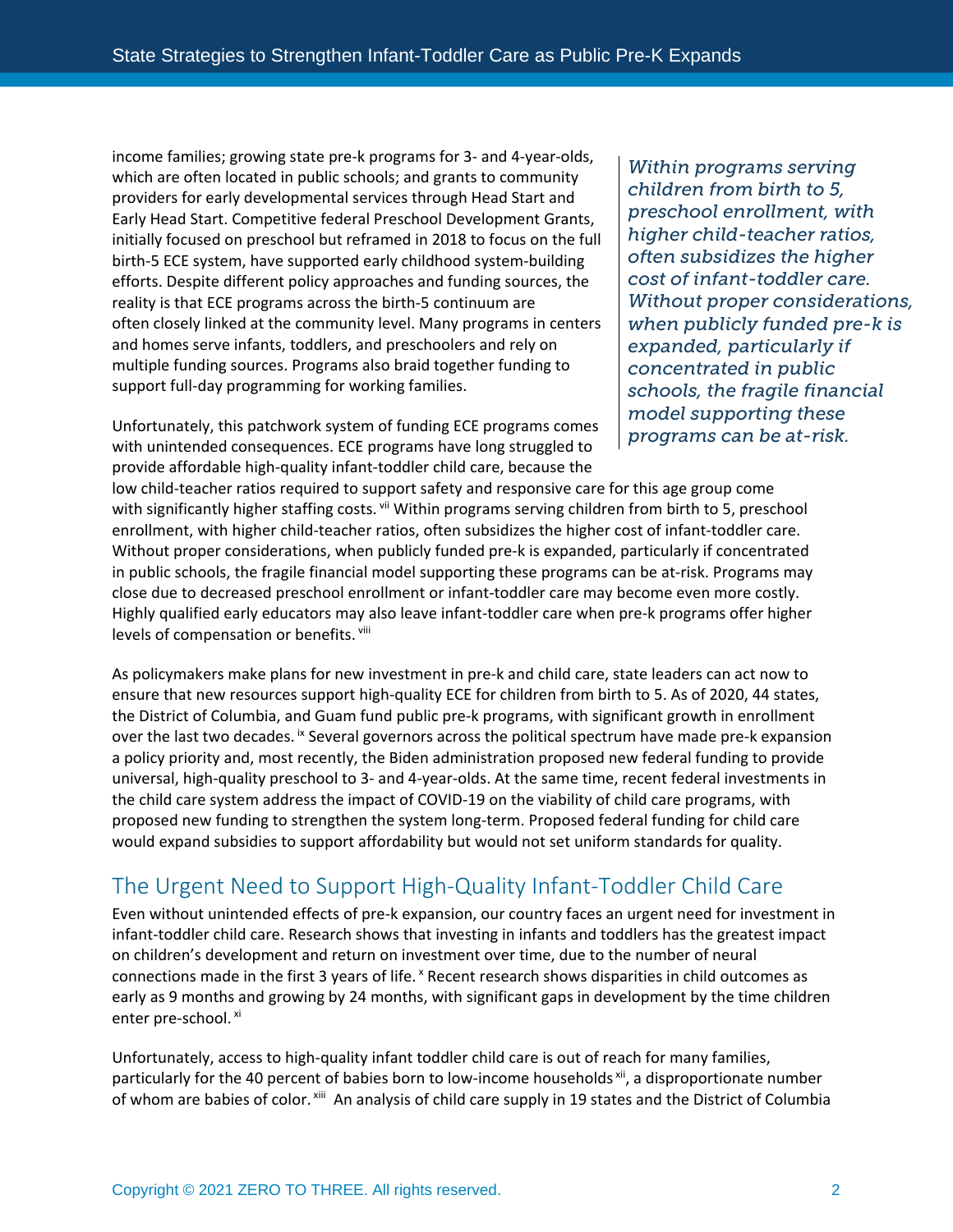

found that there are more than four children under 3 years old for every licensed child care slot, making licensed child care 3 times as hard to find as care for preschool-age children. Xiv Families living in rural areas and other "child care deserts" may find it difficult to find any licensed provider in their communities serving infants and toddlers. xv

For both families and providers, the current status of infanttoddler care is untenable. Most

parents pay out of pocket for child care and face staggering costs. In 30 states and the District of Columbia, center-based child care for infants and toddlers is more expensive than in-state tuition and fees at a public university.  $x^{i}$  Despite the high cost for families, infant-toddler care providers face low pay, with incomes typically below a living wage and lower than wages for educators working with older children. [xvii](#page-9-12) This low pay contributes to high staff turnover, which can undermine the continuity of care for young children.

*For both families and providers, the current status of infant-toddler care is untenable*

Current public funding streams support access to infant-toddler care, but fall far short of meeting families' needs. Only 4.2 percent of infants and toddlers in families with low or moderate incomes are served by [c](#page-9-13)hild care subsidies through CCDF, with subsidy rates often far too low to cover the cost of quality. <sup>xviii</sup> Early Head Start, which provides comprehensive early learning and family supports to lowincome families, serves only 11 percent of eligible infants and toddlers. Xix An Urban Institute analysis found that per capita federal and state spending on infant-toddler ECE is less than \$800 per child, far less than investments in education for older children.<sup>[xx](#page-9-15)</sup>

### State Strategies at a Glance

Access to high-quality pre-k supports early learning, building on the foundation of early brain development in the first 3 years of life. Because babies' brains are built from the bottom up, it is critical that policymakers also act to expand and stabilize infant-toddler child care and ensure that families have affordable access to a full continuum of high-quality ECE. Depending on the state context, states leaders can act to:

- implement pre-k in schools, child care, and Head Start classrooms using a mixed-delivery approach to limit the risk of destabilizing child care programs serving infants and toddlers;
- allocate a portion of pre-k investment to infant-toddler programs;
- expand investment in infant-toddler care, including:
	- o increasing CCDF subsidy rates, with a focus on addressing the higher cost of highquality infant-toddler care;
	- o contracting directly with high-quality infant-toddler child care programs;
	- o supplementing infant-toddler educator pay; and
	- o supporting greater investment in the Early Head Start model; and
- invest in family child care programs that play a critical role in serving infants and toddlers through staffed family child care networks and other supports.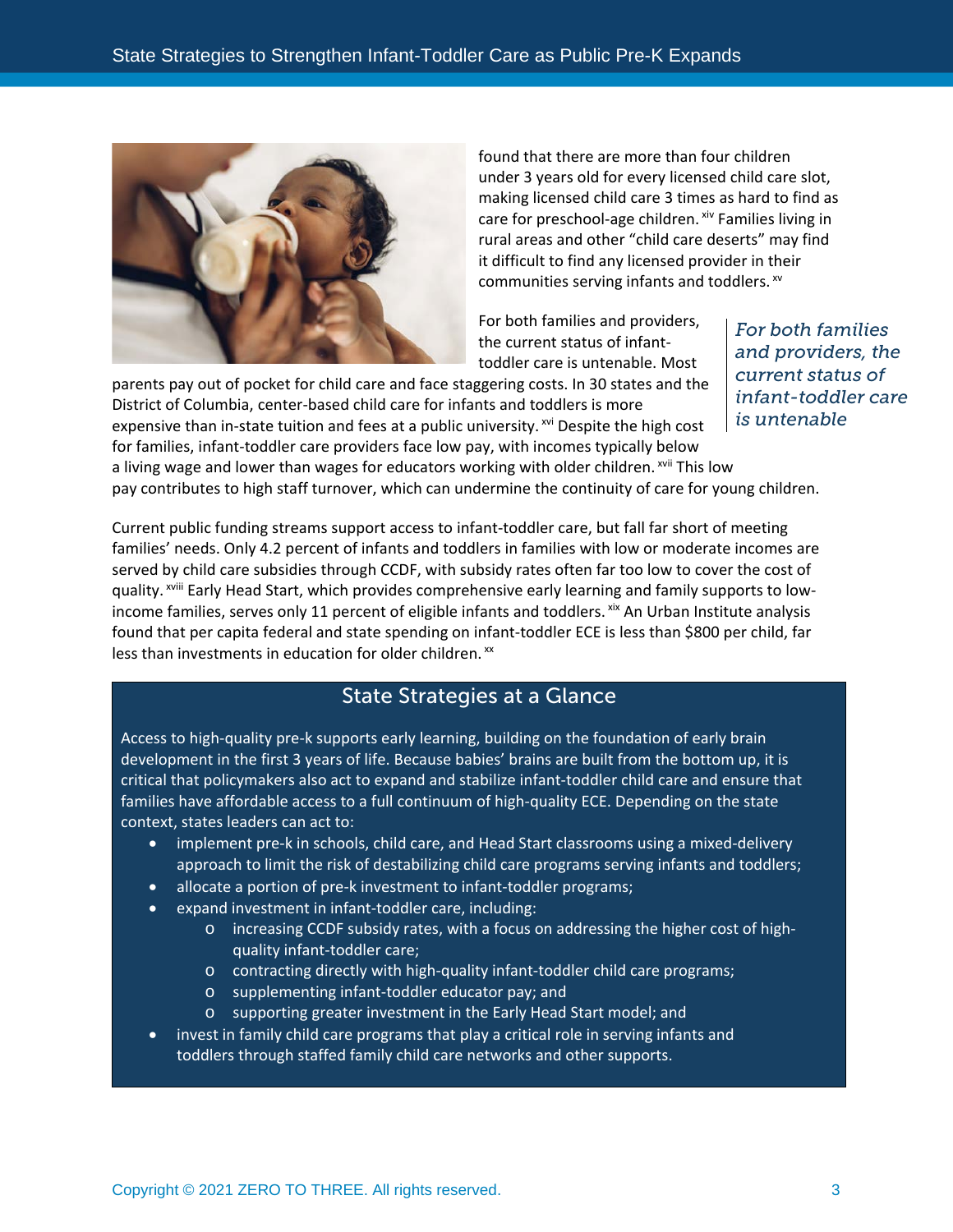## State Strategies to Strengthen Infant-Toddler Care, while Expanding Pre-k

Anticipating potential growth of state pre-k programs, state policymakers should consider a number of approaches to protect and expand the existing infant-toddler child care infrastructure. Beyond limiting harm to infant-toddler programs, state leaders could take the opportunity to invest in a birth-5 system that equitably supports highquality services for infants and toddlers and preschool-age children. State policymakers may consider the following promising strategies:

*Beyond limiting harm to infant-toddler programs, state leaders could take the opportunity to invest in a birth-5 system that equitably supports high-quality services for infants and toddlers and preschool-age children.* 

### • **Implement a mixed delivery approach to pre-**

**kindergarten:** A state can offer public pre-k classrooms in multiple settings, which may include schools, licensed child care centers, family child care, and Head Start programs, as long as these programs meet state pre-k standards. While not sufficient as a strategy to strengthen infant-toddler child care, a mixed delivery system can support investment in existing ECE programs and limit the risk of destabilizing programs that also serve infants and toddlers. In addition, a mixed delivery system allows parents more choices in selecting a program that meets their needs, including language and culture preferences, as well as the option to select a program that offers full-day wraparound care. This approach appears to be most effective when implementation includes collaborative planning with ECE stakeholders.

In **West Virginia**, for example, public school districts receive West Virginia Universal Pre-K funding directly, but partner with a local community collaborative that includes representatives from local child care, Head Start, and early childhood special education to determine a local service delivery plan. School districts contract with local ECE providers to provide services and communities often braid and blend pre-k funds with other ECE funding sources to support fullday comprehensive programming. State law requires that 50 percent of classrooms be offered in community-collaborative settings. The collaboration rate has been 82 percent in recent vears.<sup>[xxi](#page-9-16)</sup>

Similarly, in **New Jersey**, the 1998 Abbott v. Burke Supreme Court decision required the state to provide access to high-quality pre-k for all 3- and 4-year-olds in the state's 31 poorest school districts by the next school year, approximately 15 months from the release of the decision. The

necessity of quickly establishing large-scale implementation of pre-k prompted widespread partnerships between the public schools, communitybased providers, and Head Start. The Court, in a 2000 decision, required that regardless of auspice, all classrooms were required to meet the same high standard of quality. To meet this quality standard, the implementation of New Jersey's mixed delivery system brought additional supports to the child care and Head Start community, including professional development opportunities, to educators in existing ECE settings. Anecdotal evidence suggests that this

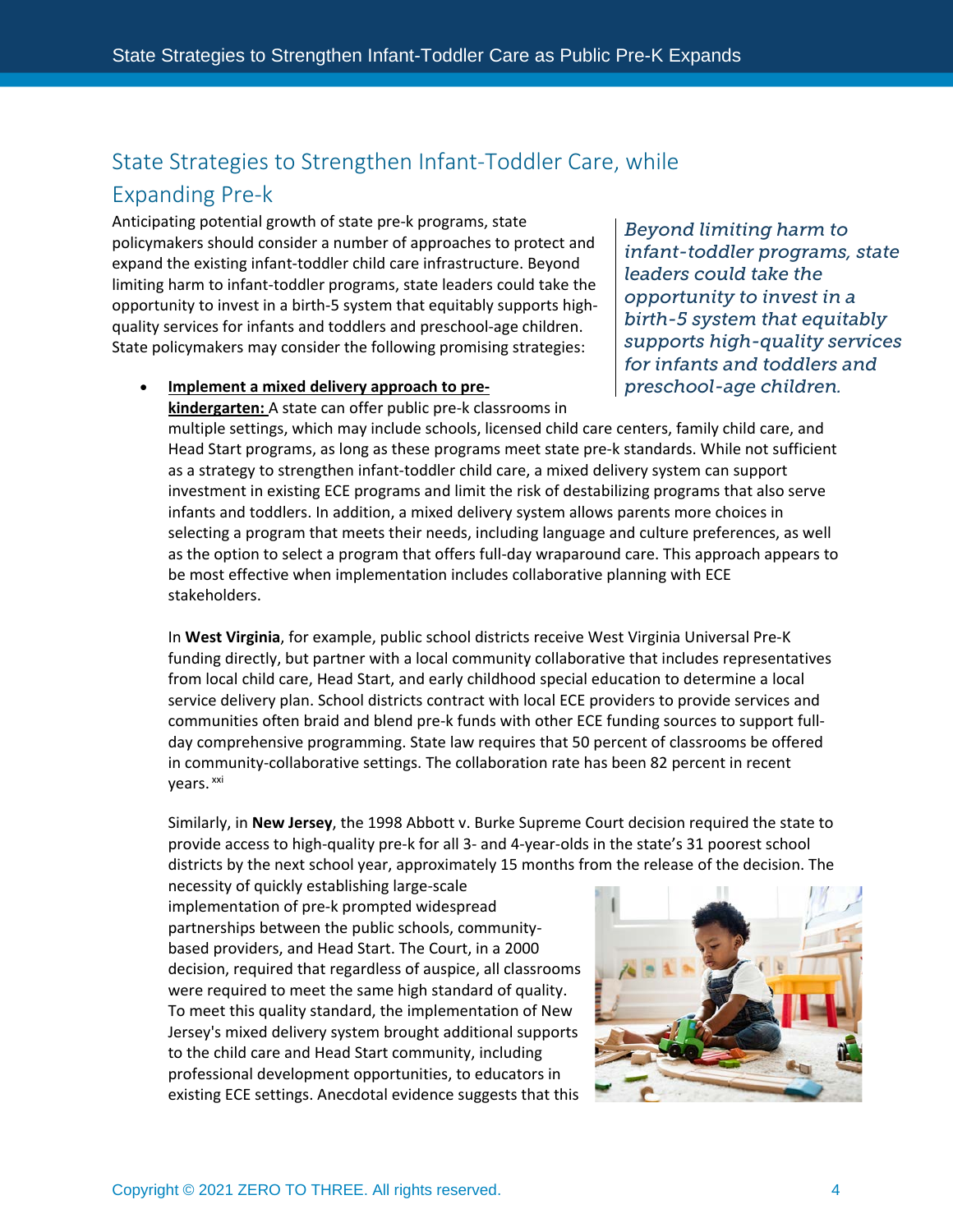system has helped protect infant-toddler slots and, for participating sites, may have contributed to improved quality of care for infants and toddlers. Advocates emphasize that intentional planning with all partners at the table and relationship building between districts and community- based providers is essential to success for a mixed delivery system and suggest consideration of a policy requiring collaboration with community-based providers. XXII

Some states directly link the state pre-k program to their child care QRIS. For example, in **Maryland,** child care programs ranked at the highest quality level in Maryland EXCELS, the state QRIS, are eligible to apply for the state pre-k expansion grant funds.

- **Allocate a portion of pre-k investment to infant-toddler programs:** States may also consider ongoing investment in infant-toddler child care, by setting aside a percentage of total pre-k funding to support infant-toddler programs. For example, **Illinois** funds pre-k through the state's Early Education Block Grant. While the Block Grant primarily supports pre-k programming, state statute requires that 25 percent of funds support infant-toddler services. Funds are available through competitive grants for infant-toddler child care, as well as evidencebased home visiting programs. xxii[i](#page-9-18) The **Kansas** Early Childhood Block Grant similarly provides grants for pre-k programs, as well as a range of services for at-risk families with children from birth-3. [xxiv](#page-9-19) As another potential model, **Multnomah County, Oregon's** plan for universal preschool includes an Infant and Toddler Slot Preservation Fund, which will provide funding for incentives to providers serving infants and toddlers, including wage supplements. XXV
- **Expand investment in high-quality infant-toddler child care:** Further investment is needed to fully address the urgent need for access to high-quality infant-toddler child care. With increasing numbers of preschool-age children served by publicly funded pre-k programs, there may also be opportunities to reallocate existing ECE funding to meet the needs of families with infants and toddlers. The following approaches can help expand investment in infant-toddler child care:
	- **Increase child care subsidy rates to better promote access to infant-toddler child care**. Currently, only four states reimburse center-based child care at or above the federally recommended rate of 75<sup>th</sup> percentile of market rates.<sup>[xxvi](#page-10-1)</sup> Moreover, state preschoolers.<sup>xxv[i](#page-10-2)i</sup> Further investment in the child care subsidy system, including targeted subsidy rates typically do not account for the higher cost of offering safe and highquality care in infant-toddler settings. According to an analysis by the Center for American Progress, infant care costs, on average, 61 percent more than care for a preschool-age child, but subsidy rates are only 27 percent higher for infants than rate increases to address the higher cost of care for infants and toddlers, can help make child care more accessible to families. Expanding eligibility criteria for child care subsidies will also help more working families to participate in this program.

Many states also provide higher reimbursement rates for programs offering higher quality care, as measured by the state's quality rating and improvement system. When the quality measures underlying these systems are validated and grounded in equitable practices, these incentive structures provide opportunities to focus investment on high-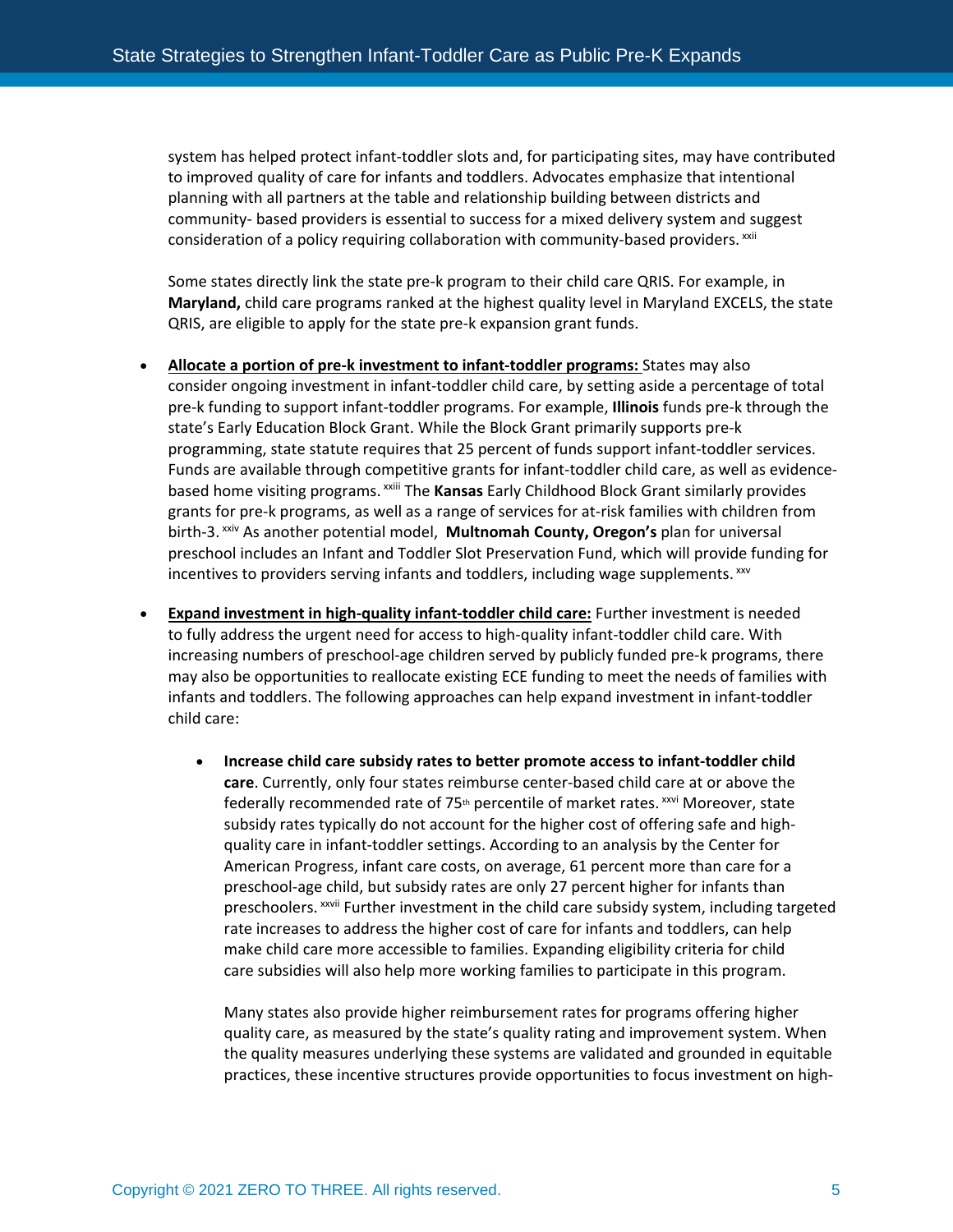quality infant-toddler care. State-funded support to providers serving infants and toddlers can help these programs to reach higher levels of quality.

For example, a 2018 state law in **Rhode Island** increased reimbursement rates and established a tiered payment system for the state's Child Care Assistance Program linked the state's QRIS. The tiered payment system has been expanded in subsequent years to include all age groups of children enrolled in centers and all children under age 6 in family child care. During the pandemic, emergency child care rate increases were made under Executive Order providing up to a 30 percent increase in rates for infant toddler child care providers of all quality levels. And in 2021, new permanent rates were established that provide an additional increase to infants and toddlers in high-quality child care centers.

• **Contract directly with high-quality infant-toddler programs**: States have the option to use CCDF funding to provide contracts directly to providers, in addition to offering subsidies that allow for parent choice. This approach can help to fill gaps in the supply of high-quality infant-toddler child care. **Pennsylvania's** Infant Toddler Contracted Slots program provides one-year contracts to high-quality programs serving infants and toddlers, with a higher rate of payment than they would receive through the traditional subsidy program. To promote continuity of care from birth to five, only programs that also participate in the state funded pre-k program are eligible to participate. An evaluation of the program pilot found positive effec[ts](#page-10-3) in areas such as provider financial stability, stable enrollment, and program quality. xxviii

**Georgia's** Quality Rated Subsidy Grant program similarly used a competitive contracting process to boost supply in high-need areas of the state targeting infants and toddlers. This program was eliminated in the 2020 legislative session because of COVID shortfalls. In prior years, grantees received reimbursement that was 50 percent higher than the base subsidy rate. [xxix](#page-10-4)

- **Supplement infant-toddler educator pay:** Several states draw on CCDF quality setasides to support stipends or supplements to the child care educator salaries in an effort to address persistent concerns about low pay and encourage retention of highly qualified staff.  States can target these resources to support underpaid infant-toddler educators. For example**, North Carolina's** Infant-Toddler Educator AWARD\$® initiative provides education-based salary supplements to low-paid teachers working full-time in infant-toddler classrooms who hold at least an associate degree or higher. [xxx](#page-10-5) The Infant-Toddler Educator AWARD\$® program recognizes the acute need for investment in wages for qualified infant-toddler teachers who are the paid the least of all early childhood teachers in North Carolina.
- **Support greater investment in the Early Head Start model:** Federal Head Start grants are awarded directly from federal to local grantees to support comprehensive centerbased programming for three to five-year-olds. Early Head Start grants support centerbased and home-based services for pregnant women and families with infants and toddlers. Some states provide supplemental funding to boost access to these programs.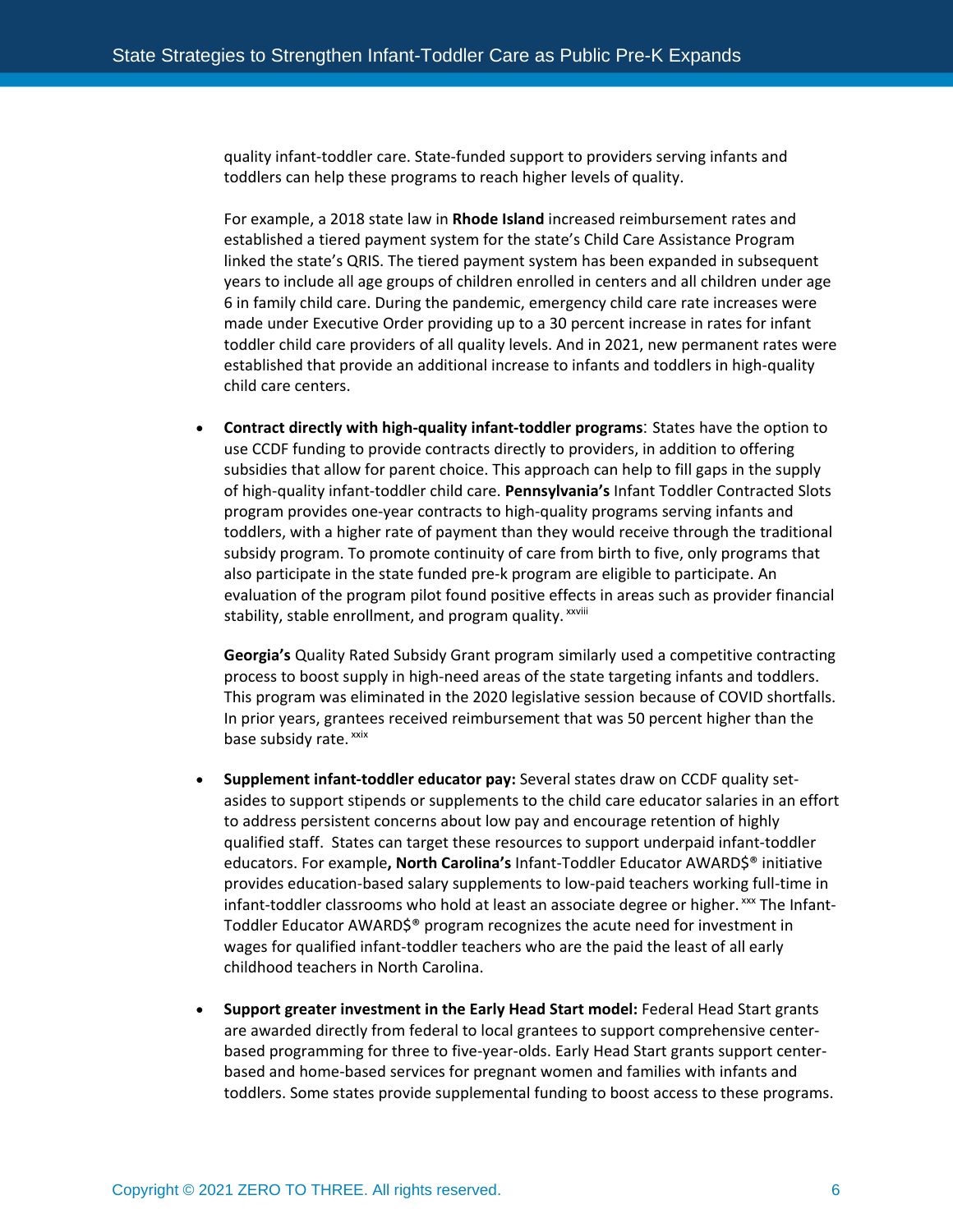As more preschool-age children have access to public pre-k, states may consider further investment in the EHS model. These funds can help to expand the reach of the program, support partnerships between Early Head Start and child care, and support workforce development and compensation. <sup>[xxxi](#page-10-6)</sup> In **Washington** state, for example, the state uses standards based on EH[S](#page-10-7) performance standards. States might also collaborate legislature allocated federal Preschool Development Grant resources in 2019 to support a birth to three pilot program known as Early ECEAP that builds on the EHS model and with federal and local partners in considering the role of federal Head Start funding in serving infants and toddlers, as public pre-k continues to expand.

#### • **Invest in family child care programs that play a critical role in serving infants and toddlers**

Finally, state policymakers can invest in family child care programs, which play an important role in serving families with infants and toddlers. While licensing rules vary widely from state to state, this includes formal home-based programs, as well as informal family, friend, and neighbor care. In many child care deserts, home-based providers are the only programs offering infant-toddler care. Elsewhere, they can be a preferred option due to more flexible hours, affordability, and meeting language and cultural preferences. Over the last decade, family child care providers have significantly declined as a percentage of licensed providers and as a percentage of providers receiving subsidies, potentially limiting options for families with infants and toddlers. xxxiii

pre-k provider. <sup>xxxiv</sup> [F](#page-10-8)amily child care providers will need support tailored to their needs to One approach is to include high-quality family child care in a mixed-delivery pre-k system, thereby investing in the capacity of these providers. For example, in **Indiana,** licensed family homes that are rated a Level 3 or Level 4 in the state's QRIS, are eligible to apply to be a state succeed in offering a state pre-k program.

States can also invest CCDF quality set-aside funding or state funds on initiatives to support family child care providers. For example, staffed family child care networks provide supports to a cohort of providers, including: coaching, training, and assistance in operating a small business. Limited research shows that these models can contribute to increased program quality. [xxxv](#page-10-9) States may consider a range of other strategies to strengthen family child care, ranging from addressing barriers in housing policy, meaningfully including these programs in state quality initiatives, and creating peer support networks. xxxvi

program. Some part[i](#page-10-10)cipating providers eventually sought licensure. XXXVII Beyond investment in family child care, states can engage with programs and providers who support families who work nonstandard hours. **Michigan's** state government invested in increasing the quality of subsidized, unlicensed child care programs, through the use of a pilot program that provided training for providers who often offered nonstandard hours of care for children and families. Providers each participated in 10 hours of approved training and became eligible to receive reimbursement from the state's tiered reimbursement

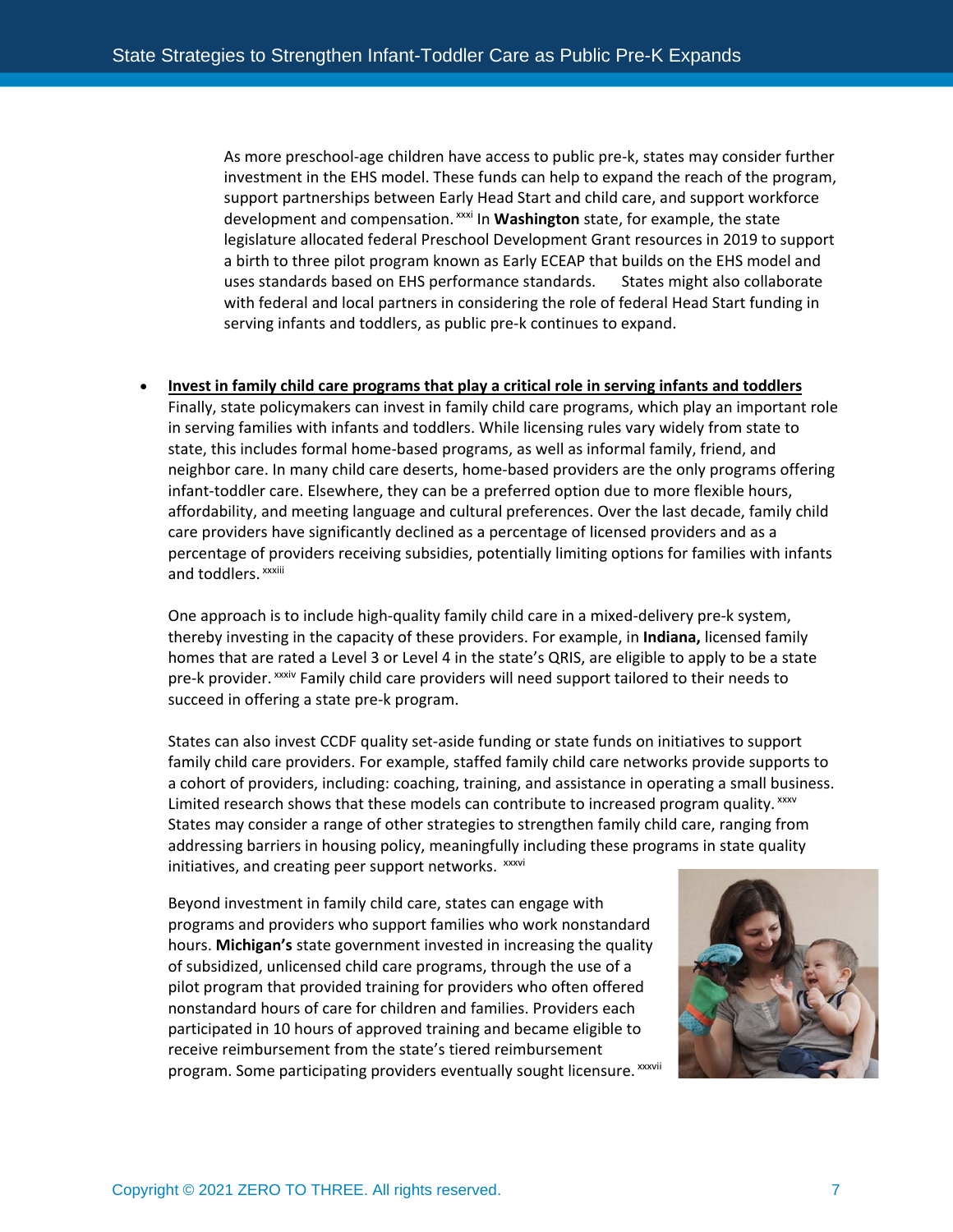### Washington DC's Pre-k Program and the Need for Infant-Toddler Investment

Washington, DC has significantly invested in pre-k since 2008 and currently boasts higher levels of 3 year-old and 4-year-old enrollment than any other state or territory. Pre-k classrooms in public schools and other settings serve more than 70 percent of 3-year-olds and over 80 percent of 4-year-olds, supported through the K-12 education funding formula. <sup>xxxviii</sup> [E](#page-10-11)ven as the District has celebrated the growth of their pre-k program, families continue to struggle to find affordable infant-toddler child care. A 2018 study found significant gaps in supply of infant-toddler child care, particularly in highneed communities.

A cost modeling report by the Office of the State Superintendent of Education confirmed that the cost of offering infant-toddler care is a barrier to expanding access. This report found that the cost of serving infants and toddlers exceeds potential revenues, unless a program is able to diversify and also offer pre-k or school-age care. <sup>xl</sup> While most public pre-k classrooms are offered in public schools in DC, community-based organizations may receive funding through DC's PreK Enhancement and Expansion Program to offer high-quality pre-k to 3 and 4 year olds. <sup>xli</sup>

To address the needs of children from birth to 3, the District passed the Birth to Three for All DC Act in 2018<sup>[xlii](#page-10-14)</sup>, offering a roadmap for a comprehensive system of supports for children's healthy growth and development. The plan's recommendations include: identifying the true cost of high-quality child care for infants and toddlers and raising subsidy payments to cover these costs; improving compensation for child development educators; and raising quality standards for child care programs to match those of Early Head Start. The plan also calls for strengthening pre- and post-natal support for mothers, expanding mental, physical, and nutritional health programs, and increasing parenting and family supports. The DC Council has secured partial funding for components of the legislation in recent budgets, including almost \$15 million in FY 2020. Experts estimate that fully funding the plan would require approximately \$500 million over 10 years.

## Towarda Vision of High-Quality ECE From Birth-5

Our country faces a critical need for investment in high-quality infant and toddler child care. As federal and state policymakers consider expansion of public pre-k, it is important to keep a focus on the full birth-5 continuum. While there are several potential policy strategies to consider, specific solutions may vary by state and community, depending on the current ECE landscape and the needs of families. By including providers and parents in the development of a mixed delivery system, state and community leaders can better support ECE options that work for both families and ECE professionals and can identify any unintended consequences early. To ensure an equitable approach, it is critical to include diverse voices in planning efforts and examine disparities in access to high-quality care. With careful planning and a focus on children's developmental needs, states have an opportunity to expand highquality child care options for families with infants and toddlers, while also supporting early learning for 3- and 4-year-olds.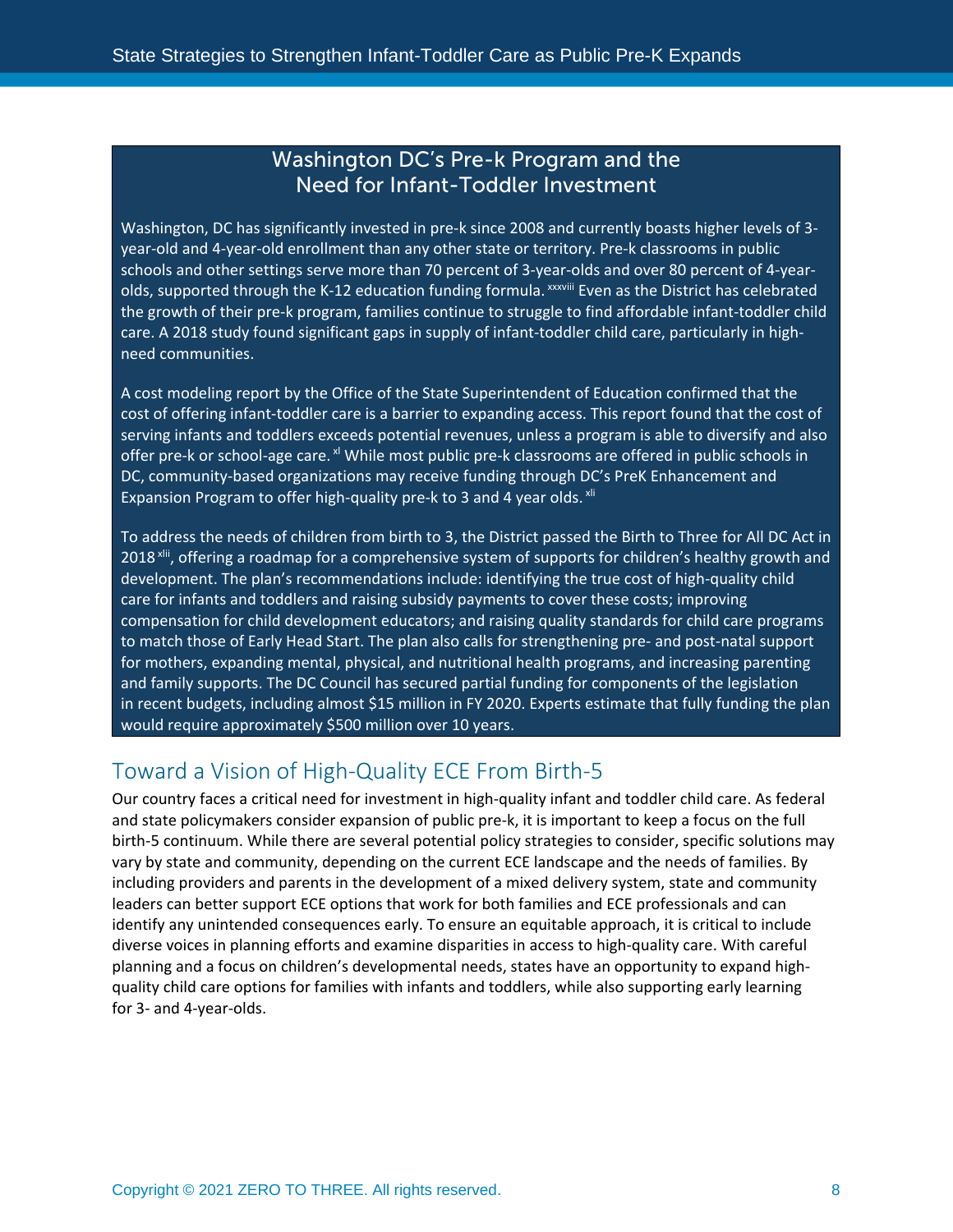## Additional Resources from ZERO TO THREE

The following resources provide additional information about strategies to invest in high-quality infanttoddler child care:

**[America's Future Depends on Quality Child Care:](https://www.zerotothree.org/resources/1220-america-s-future-depends-on-quality-child-care)** Learn about the state of quality child care for babies in America and the critical components needed to ensure success for young children and their futures. 

**[Child Care Assistance: A Critical Support for Infants, Toddlers, and Families:](https://www.zerotothree.org/resources/2066-child-care-assistance-a-critical-support-for-infants-toddlers-and-families#downloads)** An overview about the important role of CCDF in supporting children and families, as well as recommendations to maximize this resource.

**[Child Care Advocacy Toolkit:](https://www.zerotothree.org/resources/series/child-care-advocacy-toolkit)** Tools for advocates to tell policymakers to Think Babies and make quality, affordable child care a reality for all working families. 

**[State of Babies Yearbook: 2021:](https://stateofbabies.org/compare-indicators-across-states/)** National and state-by-state data on the well-being of infants and toddlers. 

**[Strengthening the Infant-Toddler Child Care Workforce:](https://www.zerotothree.org/resources/2970-strengthening-the-infant-toddler-child-care-workforce#downloads)** The National Collaborative for Infants & Toddlers, a program of the Pritzker Children's Initiative, and ZERO TO THREE's *Think Babies*™ campaign collaborated to develop this advocacy messaging tool based on experiences of states pushing to strengthen the infant-toddler workforce.

**[The State of Child Care for Babies: The Need to Do Better for Our Youngest](https://www.zerotothree.org/resources/3924-the-state-of-child-care-for-babies-the-need-to-do-better-for-our-youngest-children#downloads) Children:** An examination of current child care policies and where they fall short in supporting access to high-quality care.

### Acknowledgements

AUTHOR: Amanda Szekely, ZERO TO THREE

The author wishes to thank the individuals whose generous collaboration and insights made this brief possible, including ZERO TO THREE colleagues Morgan Brill, Katrina Coburn, Patty Cole, Jamie Colvard, Daniel Hains, Jennifer Jennings-Shaffer, Christy Stanton, and Judi Stevenson-Garcia. Many thanks as well to our partners in the states and communities profiled in this brief for sharing their promising policies and lessons learned.

<span id="page-8-0"></span><sup>i</sup> Center for the Developing Child. (n.d.). *The science of early childhood development.* Harvard University. [https://46y5eh11fhgw3ve3ytpwxt9r-wpengine.netdna-ssl.com/wp-content/uploads/2007/03/InBrief-The-Science](https://46y5eh11fhgw3ve3ytpwxt9r-wpengine.netdna-ssl.com/wp-content/uploads/2007/03/InBrief-The-Science-of-Early-Childhood-Development2.pdf)[of-Early-Childhood-Development2.pdf](https://46y5eh11fhgw3ve3ytpwxt9r-wpengine.netdna-ssl.com/wp-content/uploads/2007/03/InBrief-The-Science-of-Early-Childhood-Development2.pdf)

<span id="page-8-1"></span>ii Bureau of Labor Statistics. (2021, April 21). *Employment characteristics of families summary.* https://www.bls.gov/news.release/famee.nr0.htm<br>iii RAPID-EC Research Group. (2020). *Between a rock and hard place.* University of Oregon.

<span id="page-8-2"></span>https://medium.com/rapid-ec-project/between-a-rock-and-a-hard-place-245857e79d9d<br>iv Center for the Developing Child. (n.d.). The science of early childhood development. Harvard University.

<span id="page-8-3"></span>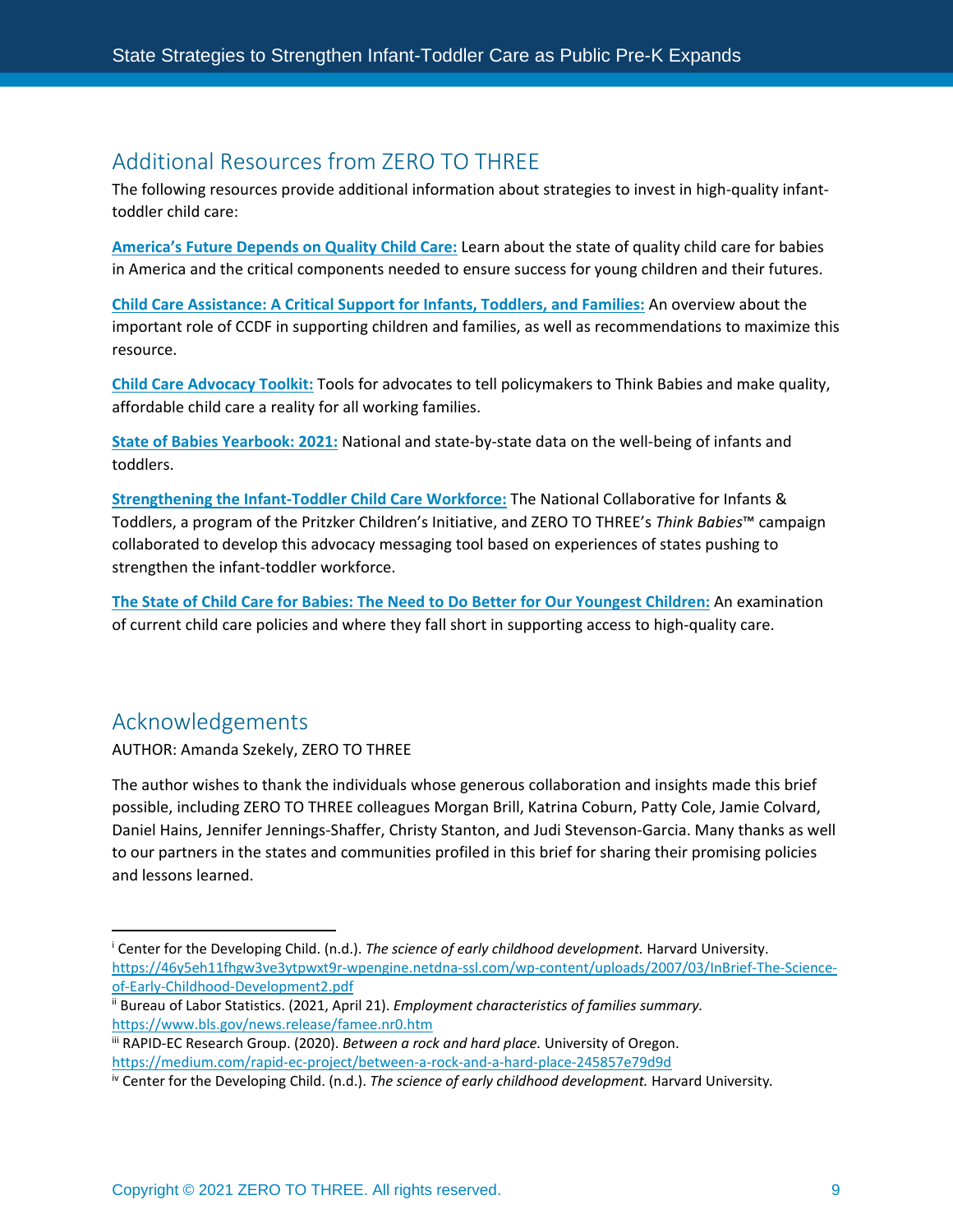<span id="page-9-0"></span><sup>v</sup> Frank Porter Graham Child Development Center. (1999) *Early learning, later success: the Abecedarian study*. University of North Carolina. [https://fpg.unc.edu/sites/fpg.unc.edu/files/resources/reports-and-policy](https://fpg.unc.edu/sites/fpg.unc.edu/files/resources/reports-and-policy-briefs/EarlyLearningLaterSuccess_1999.pdf)briefs/EarlyLearningLaterSuccess 1999.pdf<br>vi Heckman, James (2017). *Research summary: the lifecycle benefits of an influential early childhood program.* 

<span id="page-9-1"></span><https://heckmanequation.org/resource/research-summary-lifecycle-benefits-influential-early-childhood-program/>

<span id="page-9-2"></span>vii American Academy of Pediatrics, American Public Health Association, National Resource Center for Health and Safety in Child Care and Early Education. (2020). *CFOC Standards online database*. National Resource Center for Health and Safety in Child Care and Early Education. <https://nrckids.org/CFOC>

<span id="page-9-3"></span>viii Tate, E. (2021). *The unintended consequences of universal preschool.* EdSurge.

<span id="page-9-4"></span>https://www.edsurge.com/news/2021-05-10-the-unintended-consequences-of-universal-preschool<br>ix National Institute for Early Education Research. (2021). The state of preschool yearbook 2020. Rutgers, the State University of New Jersey. <https://nieer.org/state-preschool-yearbooks/yearbook2020>

<span id="page-9-6"></span><span id="page-9-5"></span><sup>x</sup> Center for the Developing Child. (n.d.). The science of early childhood development. Harvard University.<br><sup>xi</sup> Halle, T., Forry, N., Hair, E., Perper, K., Wandner, L., Wessel, J., & Vick, J.. (2009). Disparities in earl *development: Lessons from the Early Childhood Longitudinal Study–Birth Cohort (ECLS-B): Executive summary.* Child Trends and Council of Chief State School Officers. [http://www.childtrends.org/wp-content/uploads/2013/05/2009-](http://www.childtrends.org/wp-content/uploads/2013/05/2009-52DisparitiesELExecSumm.pdf) [52DisparitiesELExecSumm.pdf](http://www.childtrends.org/wp-content/uploads/2013/05/2009-52DisparitiesELExecSumm.pdf)

<span id="page-9-7"></span>xii Keating, K., Cole, P., & Schneider, A. (2021). *State of babies yearbook 2021*. ZERO TO THREE. <https://stateofbabies.org/wp-content/uploads/2021/04/State-of-Babies-2021-Full-Yearbook.pdf>

<span id="page-9-8"></span>xiii Pizarek, J. (2020). I*n pursuit of an equitable start: Leveraging and expanding public funding to support a more equitable recovery for young children, families and child* 

*care workers.* PolicyLink. [https://www.thinkbabies.org/wp-content/uploads/2020/08/PolicyLink\\_Brief.pdf](https://www.thinkbabies.org/wp-content/uploads/2020/08/PolicyLink_Brief.pdf)

<span id="page-9-9"></span>xiv Jessen-Howard, S., Malik, R., & Falgout, M. K. (2020). *Costly and unavailable: America lacks sufficient child care supply for infants and toddlers.* Center for American

Progress. [https://www.americanprogress.org/issues/early-childhood/reports/2020/08/04/488642/costly](https://www.americanprogress.org/issues/early-childhood/reports/2020/08/04/488642/costly-unavailable-america-lacks-sufficient-child-care-supply-infants-toddlers)[unavailable-america-lacks-sufficient-child-care-supply-infants-toddlers](https://www.americanprogress.org/issues/early-childhood/reports/2020/08/04/488642/costly-unavailable-america-lacks-sufficient-child-care-supply-infants-toddlers)

<span id="page-9-10"></span>xv Jessen-Howard, S., Malik, R., Workman, S., & Hamm, K... (2018). *Understanding infant and toddler child care deserts.* Center for American Progress. [https://www.americanprogress.org/issues/early-](https://www.americanprogress.org/issues/early-childhood/reports/2018/10/31/460128/understanding-infant-toddler-child-care-deserts)

<span id="page-9-11"></span>[childhood/reports/2018/10/31/460128/understanding-infant-toddler-child-care-deserts](https://www.americanprogress.org/issues/early-childhood/reports/2018/10/31/460128/understanding-infant-toddler-child-care-deserts) xvi Child Care Aware of America. (2018). *The U.S. and the high cost of child care: An examination of a broken system.*<http://usa.childcareaware.org/advocacy-public-policy/resources/research/costofcare>

<span id="page-9-12"></span>xvii McLean, C., Austin, L. J. E., Whitebook, M., & Olson, K. L. (2021). *Early childhood workforce index–2020.* Center for the Study of Child Care Employment, University of California, Berkeley[. https://cscce.berkeley.edu/workforce-](https://cscce.berkeley.edu/workforce-index-2020/report-pdf)

<span id="page-9-13"></span>index-2020/report-pdf<br>
<sup>xviii</sup> Keating, K., Cole, P., and Schneider, A.(2021). State of babies yearbook 2021.<br>
<sup>xix</sup> Ibid.<br>
<sup>xx</sup> Isaacs, J. B., Lou, C., Hahn, H., Lauderback, E., & Quakenbush, C. (2019). *Public spending o* 

<span id="page-9-15"></span><span id="page-9-14"></span>*toddlers in six charts: A kid's share brief.* Urban Institute.

<span id="page-9-16"></span>https://www.urban.org/sites/default/files/publication/100198/public spending on infants and toddlers.pdf xxi National Institute for Early Education Research. (2021). The state of preschool yearbook 2020.

<span id="page-9-17"></span>xxii Wat, A., & Gayl, C. (2009). *Beyond the school yard: Pre-K collaborations with community-based partners.* The Pew Center on the States[. https://www.nmefoundation.org/wp-](https://www.nmefoundation.org/wp-content/uploads/2020/05/BeyondtheSchoolYard.pdf)

[content/uploads/2020/05/BeyondtheSchoolYard.pdf](https://www.nmefoundation.org/wp-content/uploads/2020/05/BeyondtheSchoolYard.pdf)

<span id="page-9-19"></span><span id="page-9-18"></span>xxiii National Collaborative for Infants and Toddlers. (n.d.). *Illinois: The power of a birth-three set-aside.* [https://www.thencit.org/sites/default/files/2019-02/Illinois%20Case%20Study\\_Final.pdf;](https://www.thencit.org/sites/default/files/2019-02/Illinois%20Case%20Study_Final.pdf) and The Ounce of Prevention Fund. (n.d.). *Illinois' infant toddler set-aside: what it is and how it works to promote school readiness*. [https://www.buildinitiative.org/portals/0/uploads/documents/resource-center/infant\\_toddler\\_setaside.pdf](https://www.buildinitiative.org/portals/0/uploads/documents/resource-center/infant_toddler_setaside.pdf) xxiv For more information, see: https://kschildrenscabinet.org